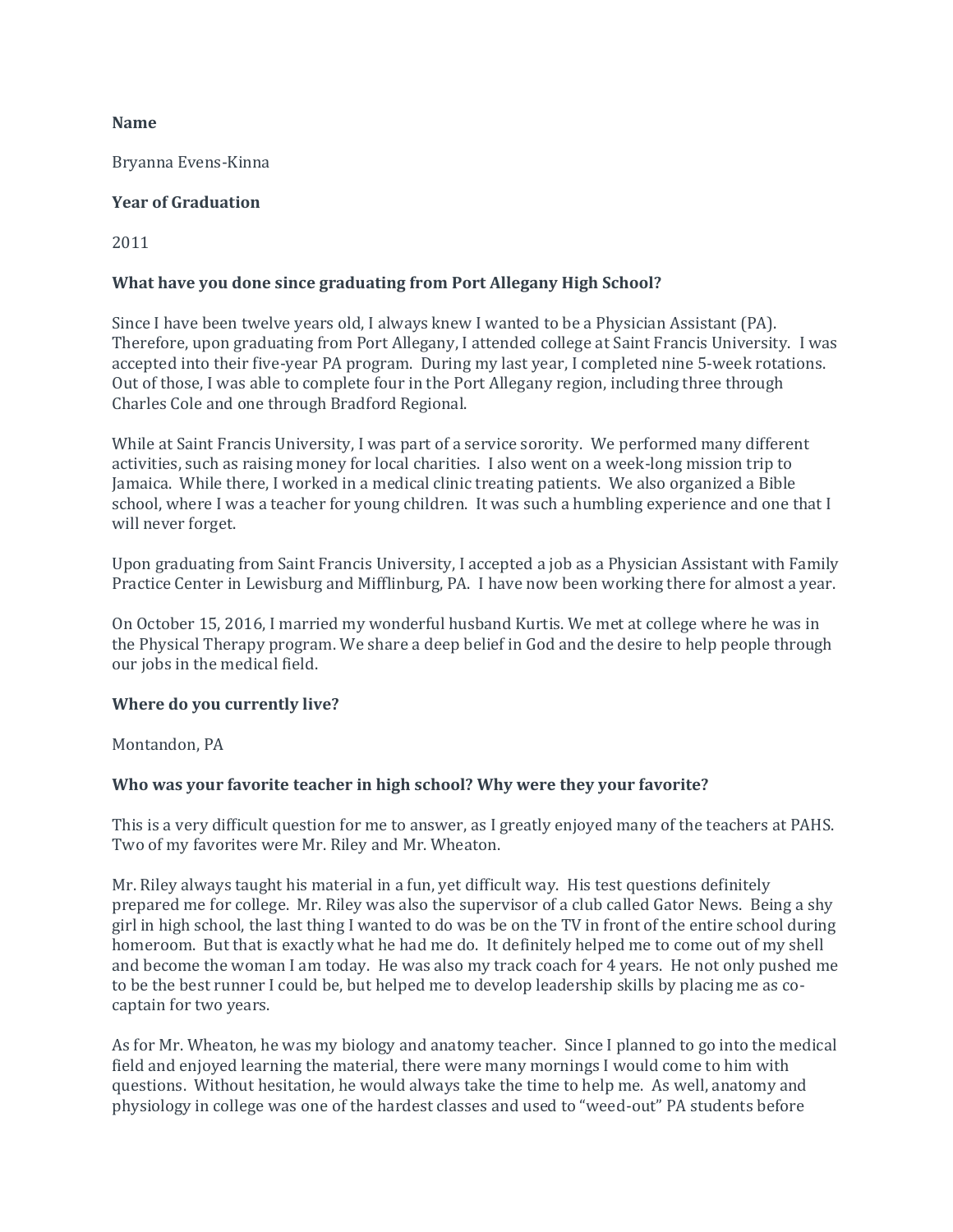entering into graduate school. I can honestly say that with the base of knowledge I obtained from Mr. Wheaton, I survived PA school.

### **What is your fondest memory of Port Allegany High School?**

I definitely enjoyed all my memories associated with sports. In particular, my senior year of soccer is one I will never forget. I still remember the pure happiness and excitement I felt as the foreign exchange student, Fernanda, scored the winning goal during the first round of districts. The friendships and memories made at PAHS have played a key role in who I am today. I feel so blessed to call myself a Port Allegany Alumni.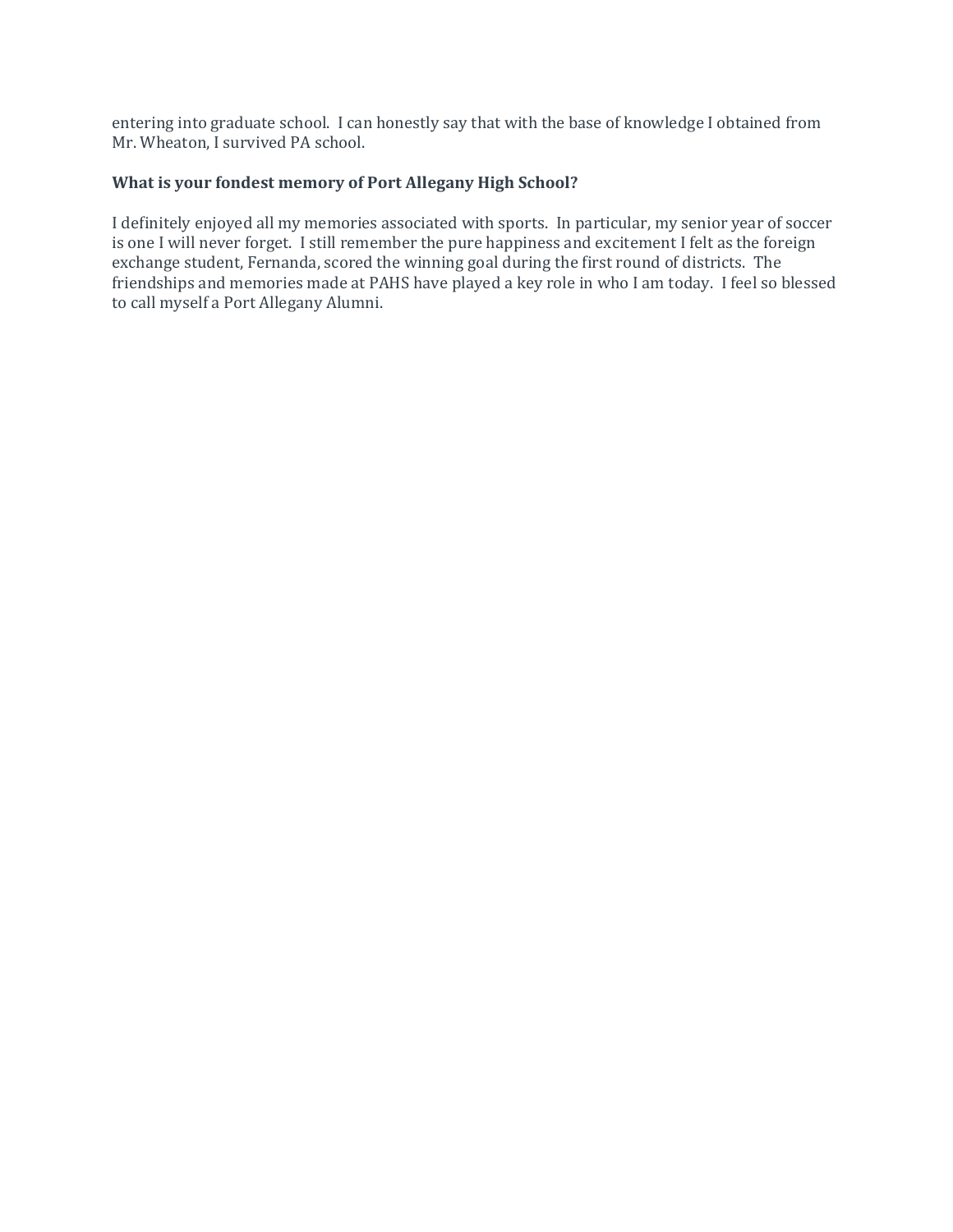